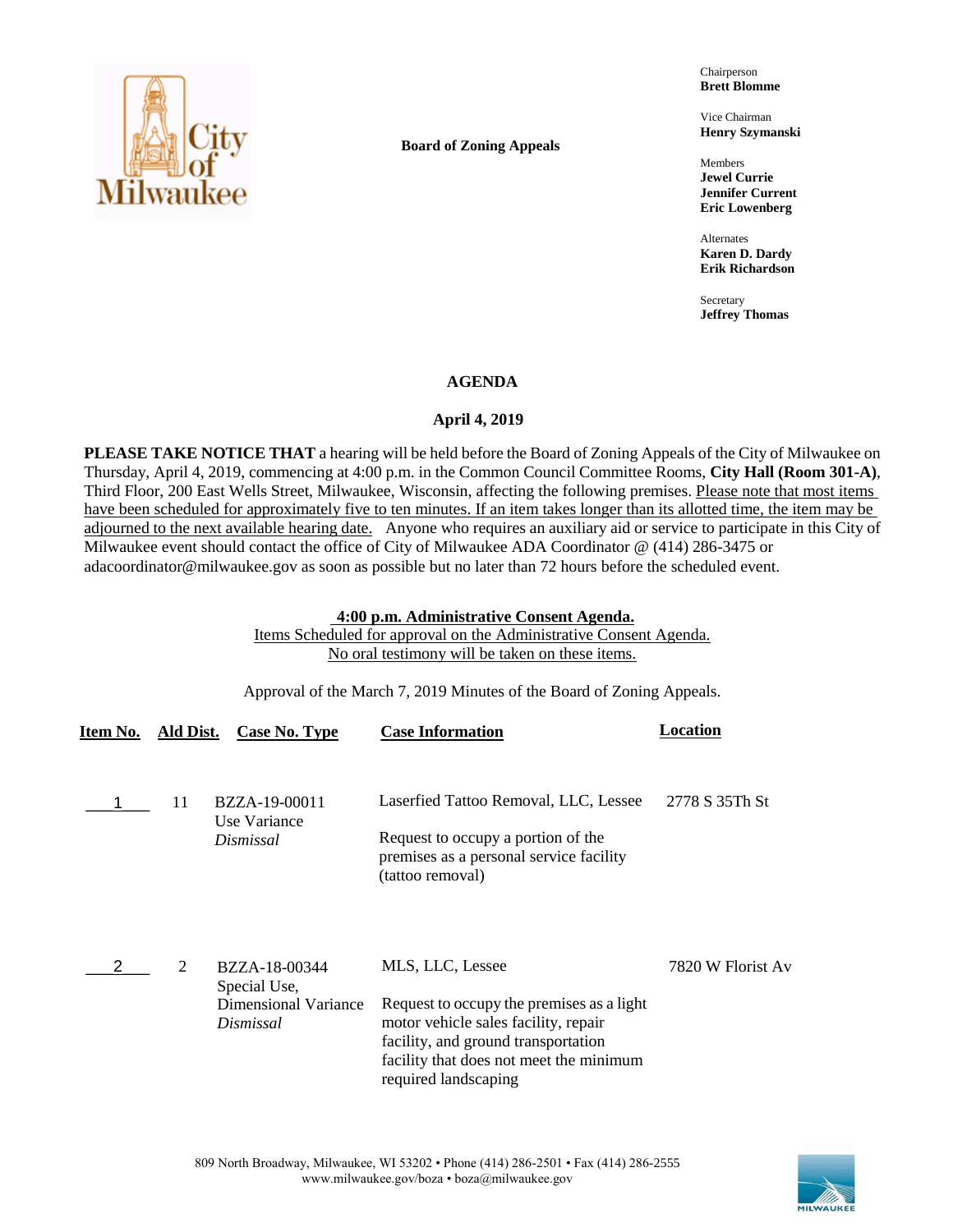| Board of Zoning Appeals, Hearing on Thursday, April 4, 2019 |  |  |
|-------------------------------------------------------------|--|--|
|                                                             |  |  |

#### **Item No. Ald Dist. Case No. Type Case Information Location**

#### **4:00 p.m. Consent Agenda.**

Items Scheduled for approval on the Consent Agenda.

No oral testimony will be taken on these items.

*If there are any objections to these approvals, please make them known to the Board office in writing at least 24 hours prior to the time of the hearing. If written objections to these approvals are received, the item will not be approved and will be held for a public hearing to allow additional testimony.*

| 3 | $\overline{4}$ | BZZA-19-00062<br>Special Use                 | 310 Wisconsin Rollup LLC,<br><b>Property Owner</b>                                                                                                                | 310 W Wisconsin Av                     |
|---|----------------|----------------------------------------------|-------------------------------------------------------------------------------------------------------------------------------------------------------------------|----------------------------------------|
|   |                |                                              | Request to erect two freestanding signs<br>that exceed the maximum allowed<br>display area                                                                        |                                        |
| 4 | 4              | BZZA-19-00066<br>Special Use                 | Marquette University, Property Owner                                                                                                                              | 1200 W Wells St<br>AKA 1222 W Wells St |
|   |                |                                              | Request to construct and occupy the<br>premises as a principal use parking lot<br>(combining lot with 1222 W. Wells St.)                                          |                                        |
|   |                |                                              |                                                                                                                                                                   |                                        |
| 5 | 8              | BZZA-19-00056<br>Special Use                 | Iglesia De Dios Pentecostal Principe De<br>Paz, Inc., Property Owner                                                                                              | 2316 W National Av                     |
|   |                |                                              | Request to continue occupying a portion<br>of the premises as a religious assembly<br>hall                                                                        |                                        |
| 6 | 8              | BZZA-19-00044<br>Special Use                 | Fionna's Family Child Care, LLC,<br><b>Property Owner</b>                                                                                                         | 3101 W Lincoln Av                      |
|   |                |                                              | Request to occupy the premises as a day<br>care center for 28 children per shift<br>infant - 13 years of age, operating<br>Monday - Friday 5:30 a.m. - 11:00 p.m. |                                        |
|   | 8              | BZZA-19-00060<br><b>Dimensional Variance</b> | Bachman Furniture, Property Owner                                                                                                                                 | 1800 W St Paul Av                      |
|   |                |                                              | Request to allow a freestanding sign that<br>exceeds the maximum allowed height<br>and the maximum allowed display area                                           |                                        |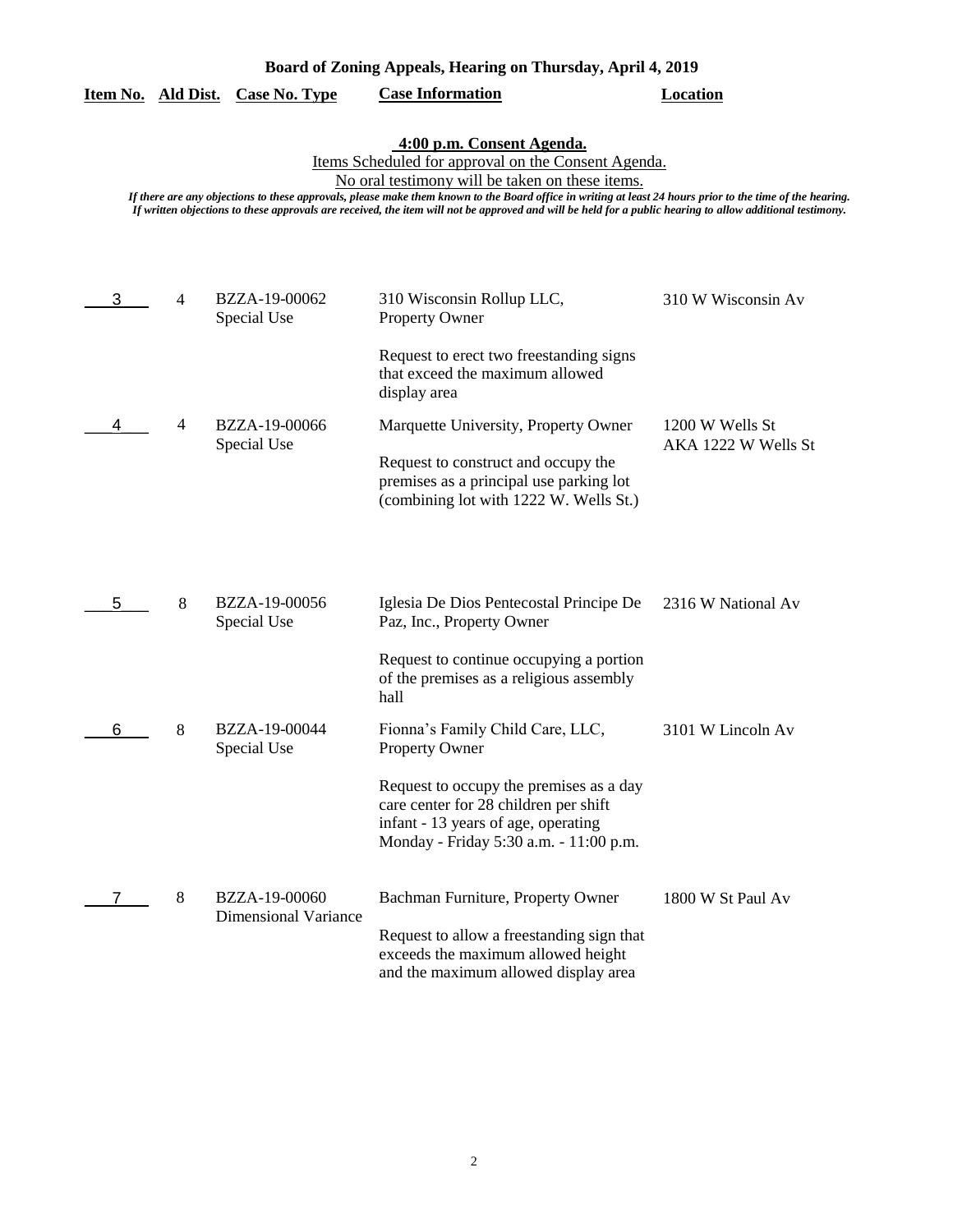| Board of Zoning Appeals, Hearing on Thursday, April 4, 2019 |  |  |  |  |  |
|-------------------------------------------------------------|--|--|--|--|--|
|-------------------------------------------------------------|--|--|--|--|--|

|  |  | Item No. Ald Dist. Case No. Type | <b>Case Information</b> | Location |
|--|--|----------------------------------|-------------------------|----------|
|--|--|----------------------------------|-------------------------|----------|

**4:00 p.m. Consent Agenda (continued)**

Items Scheduled for approval on the Consent Agenda.

No oral testimony will be taken on these items.

*If there are any objections to these approvals, please make them known to the Board office in writing at least 24 hours prior to the time of the hearing. If written objections to these approvals are received, the item will not be approved and will be held for a public hearing to allow additional testimony.*

| 8  | 10 | BZZA-19-00067<br>Special Use         | Just Like New, LLC, Lessee<br>Request to occupy a portion of the<br>premises as a second-hand store (used<br>appliances)                                                                                                                                     | 5327 W Center St       |
|----|----|--------------------------------------|--------------------------------------------------------------------------------------------------------------------------------------------------------------------------------------------------------------------------------------------------------------|------------------------|
| 9  | 14 | BZZA-19-00071<br>Special Use         | Columbia St. Mary's Hospital<br>Milwaukee, Inc., Property Owner<br>Request to continue occupying the<br>premises as a health clinic                                                                                                                          | 3056 S Kinnickinnic Av |
| 10 | 15 | BZZA-19-00041<br><b>Use Variance</b> | Beata Morawski, Property Owner<br>Request to allow two permanent on<br>premise signs                                                                                                                                                                         | 3502 W Kilbourn Av     |
| 11 | 15 | BZZA-19-00042<br>Special Use         | Gro Family Services, LLC, Lessee<br>Request to continue occupying the<br>premises as a community living<br>arrangement for 87 occupants and an<br>inpatient treatment facility (this is a new<br>operator)                                                   | 2436 N 50Th St         |
| 12 | 1  | BZZA-19-00036<br>Use Variance        | A Place to Grow Childcare Center, LLC, 3518 W Silver Spring Dr<br>Lessee<br>Request to continue occupying the<br>premises as a day care center for 35<br>children per shift infant to 13 years of<br>age, operating Monday - Sunday 5:30<br>a.m. to midnight |                        |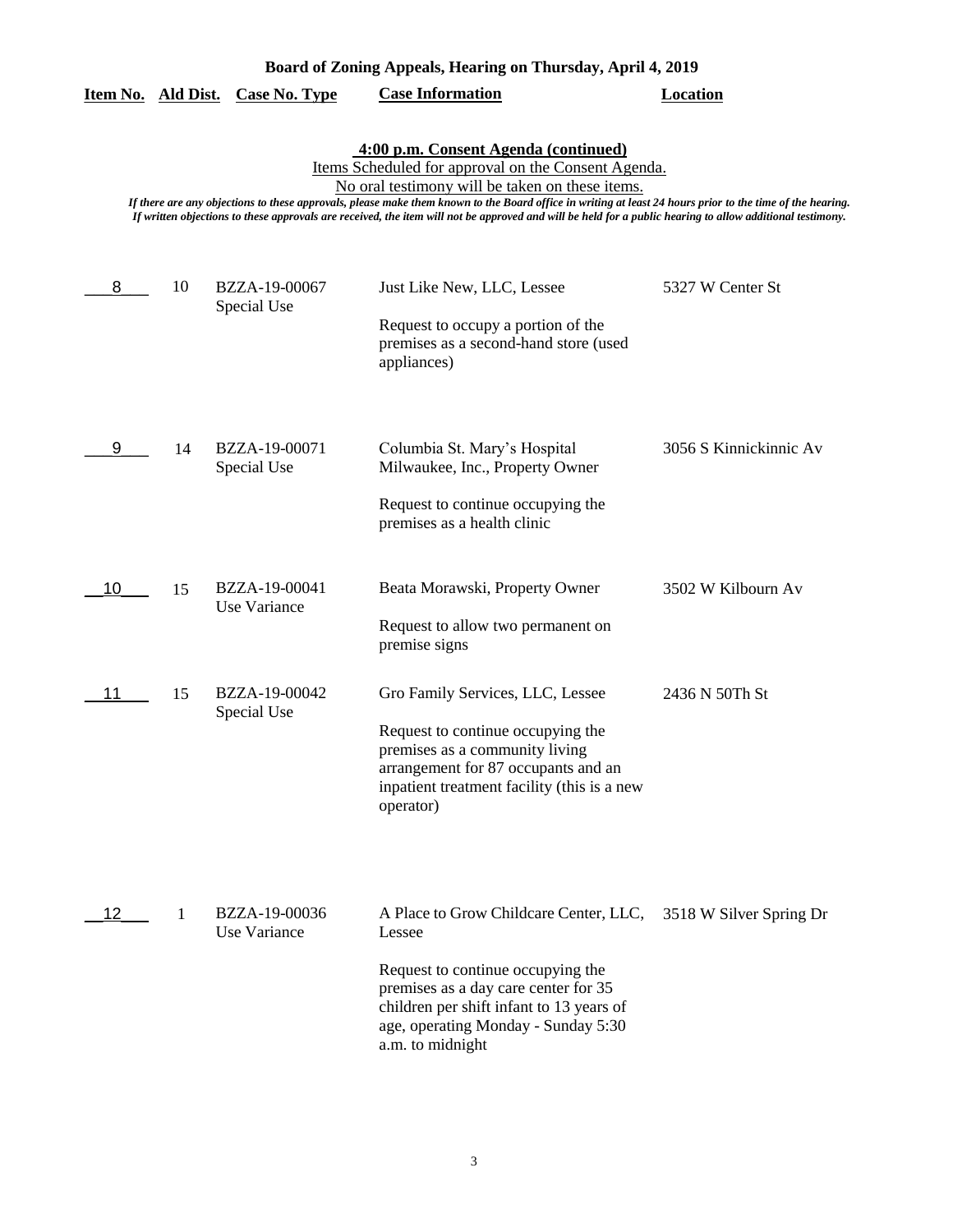### **Item No. Ald Dist. Case No. Type Case Information Location**

### **4:00 p.m. Consent Agenda (continued)**

Items Scheduled for approval on the Consent Agenda.

No oral testimony will be taken on these items.

*If there are any objections to these approvals, please make them known to the Board office in writing at least 24 hours prior to the time of the hearing. If written objections to these approvals are received, the item will not be approved and will be held for a public hearing to allow additional testimony.*

 $13$  1

Special Use

BZZA-19-00026 Joshua Houle dba Dave's Automotive, 5426 W Hampton Av Property Owner

Request to continue occupying the premises as a light motor vehicle sales and repair facility

#### **4:15 p.m. Public Hearings.**

Please note that each item scheduled for a public hearing has been scheduled for approximately five to ten minutes. If an item takes longer than its allotted time, the item may be adjourned to the next available hearing date.

| 14 | 4              | BZZA-19-00015<br>Special Use                 | Interstate Parking Company, LLC,<br>Lessee                                                                                                                                                     | 1237 N Van Buren St |
|----|----------------|----------------------------------------------|------------------------------------------------------------------------------------------------------------------------------------------------------------------------------------------------|---------------------|
|    |                |                                              | Request to occupy the premises as a<br>principal use parking lot without the<br>minimum required landscaping                                                                                   |                     |
| 15 | 4              | BZZA-19-00016<br>Special Use                 | Interstate Parking Company, LLC,<br>Lessee                                                                                                                                                     | 328 N Van Buren St  |
|    |                |                                              | Request to occupy the premises as a<br>principal use parking lot                                                                                                                               |                     |
| 16 | $\overline{4}$ | BZZA-19-00025<br>Special Use                 | Merrill Park Petroleum Corp., Lessee<br>Request to continue occupying the<br>premises as a motor vehicle filling<br>station and car wash                                                       | 200 N 35Th St       |
| 17 | 6              | BZZA-19-00061<br><b>Dimensional Variance</b> | Seth Jenn, LLC, Property Owner<br>Request to construct an accessory use<br>parking lot (permitted) that does not<br>meet the minimum required residential<br>buffer width and requires a fence | 1726 N 5Th St       |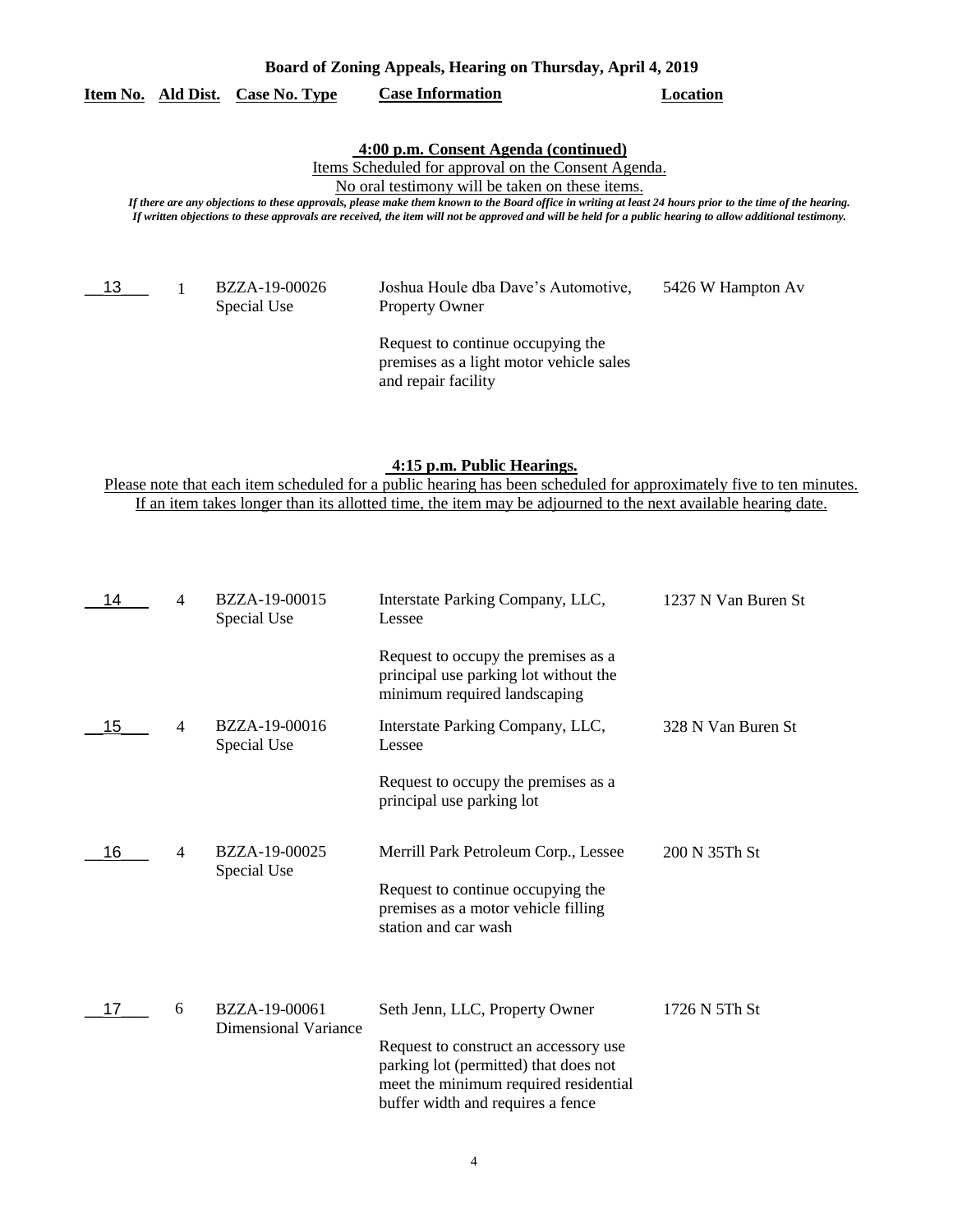| Board of Zoning Appeals, Hearing on Thursday, April 4, 2019 |   |                                                              |                                                                                                                                                                                                                                                                               |                            |  |
|-------------------------------------------------------------|---|--------------------------------------------------------------|-------------------------------------------------------------------------------------------------------------------------------------------------------------------------------------------------------------------------------------------------------------------------------|----------------------------|--|
| Item No. Ald Dist.                                          |   | <b>Case No. Type</b>                                         | <b>Case Information</b>                                                                                                                                                                                                                                                       | <b>Location</b>            |  |
|                                                             |   |                                                              | 4:15 p.m. Public Hearings (continued)<br>Please note that each item scheduled for a public hearing has been scheduled for approximately five to ten minutes.<br>If an item takes longer than its allotted time, the item may be adjourned to the next available hearing date. |                            |  |
| 18                                                          | 6 | BZZA-19-00051<br>Special Use,<br><b>Dimensional Variance</b> | Brewery Workers Credit Union,<br>Property Owner<br>Request to construct an addition to the<br>Board-approved financial institution that<br>does not meet the minimum required<br>glazing                                                                                      | 1351 N Martin L King Jr Dr |  |
| 19                                                          | 6 | BZZA-19-00058<br><b>Dimensional Variance</b>                 | Clear Channel Outdoor, Other<br>Request to allow an off-premise<br>freestanding sign that exceeds the<br>maximum allowed height and does not<br>meet the minimum setback from the<br>freeway                                                                                  | 2225 N 7Th St              |  |
| 20                                                          | 8 | BZZA-19-00055<br>Special Use                                 | Jovenes en A.A., Lessee<br>Request to occupy a portion of the<br>premises as an assembly hall (AA<br>meeting space)                                                                                                                                                           | 3115 W Greenfield Av       |  |
| 21                                                          | 7 | BZZA-18-00474<br>Special Use                                 | Safety First Learning Center, Lessee<br>Request to occupy a portion of the<br>premises as a day care center for 72<br>children per shift infant - 13 years of age,<br>operating Monday - Friday 5:00 a.m. to<br>midnight                                                      | 3380 N 35Th St             |  |
| 22                                                          | 8 | BZZA-19-00069<br>Special Use                                 | Abuelita's Child Care, Lessee<br>Request to occupy a portion of the<br>premises as a day care center for 24<br>children per shift infant - 12 years of age,<br>operating Monday - Friday 5:45 a.m. to<br>11:45 p.m.                                                           | 2169 S Muskego Av          |  |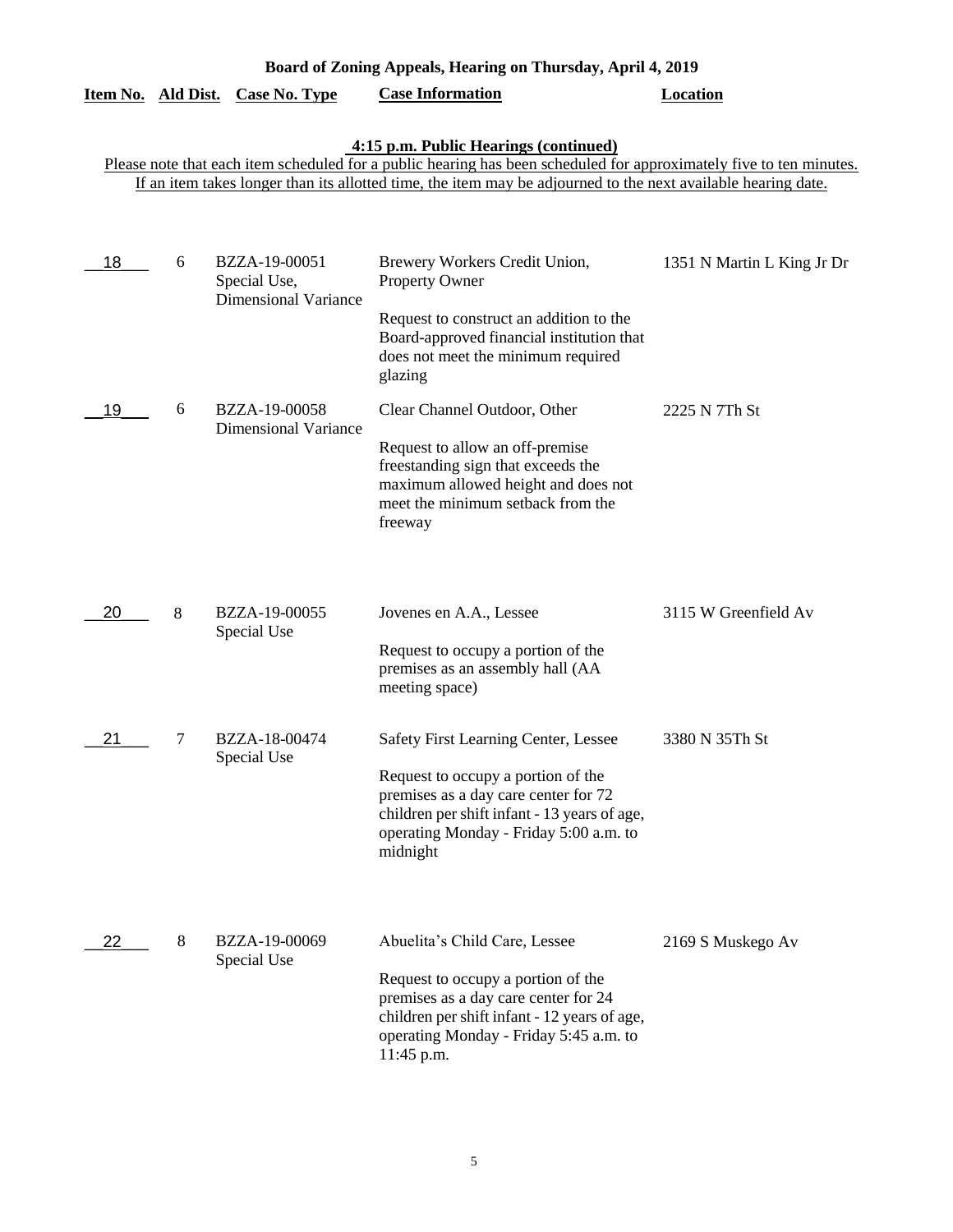| Board of Zoning Appeals, Hearing on Thursday, April 4, 2019                                                                                                                                                                                                                   |                                                                                                                                                                                                                                                                                                         |                                              |                                                                                                                                     |                          |  |  |
|-------------------------------------------------------------------------------------------------------------------------------------------------------------------------------------------------------------------------------------------------------------------------------|---------------------------------------------------------------------------------------------------------------------------------------------------------------------------------------------------------------------------------------------------------------------------------------------------------|----------------------------------------------|-------------------------------------------------------------------------------------------------------------------------------------|--------------------------|--|--|
| Item No. Ald Dist.                                                                                                                                                                                                                                                            |                                                                                                                                                                                                                                                                                                         | Case No. Type                                | <b>Case Information</b>                                                                                                             | <b>Location</b>          |  |  |
| 4:15 p.m. Public Hearings (continued)<br>Please note that each item scheduled for a public hearing has been scheduled for approximately five to ten minutes.<br>If an item takes longer than its allotted time, the item may be adjourned to the next available hearing date. |                                                                                                                                                                                                                                                                                                         |                                              |                                                                                                                                     |                          |  |  |
| 23                                                                                                                                                                                                                                                                            | 7                                                                                                                                                                                                                                                                                                       | BZZA-18-00416<br>Special Use                 | Namaste Group Home, LLC,<br><b>Property Owner</b><br>Request to occupy the premises as a                                            | 2829 N 44Th St           |  |  |
|                                                                                                                                                                                                                                                                               | group foster home for 8 occupants<br>5:15 p.m. Public Hearings.<br>Please note that each item scheduled for a public hearing has been scheduled for approximately five to ten minutes.<br>If an item takes longer than its allotted time, the item may be adjourned to the next available hearing date. |                                              |                                                                                                                                     |                          |  |  |
| 24                                                                                                                                                                                                                                                                            | 10                                                                                                                                                                                                                                                                                                      | BZZA-19-00068<br><b>Dimensional Variance</b> | Brent and Pamela Fraser,<br><b>Property Owner</b>                                                                                   | 5037 W Washington Bl     |  |  |
|                                                                                                                                                                                                                                                                               |                                                                                                                                                                                                                                                                                                         |                                              | Request to allow landscaping that<br>exceeds the maximum allowed height<br>for objects located within the vision<br>triangle        |                          |  |  |
| 25                                                                                                                                                                                                                                                                            | 10                                                                                                                                                                                                                                                                                                      | BZZA-19-00052<br><b>Dimensional Variance</b> | Ian Dahlgren, Property Owner<br>Request to allow an HVAC condensing<br>unit that does not meet the west side<br>setback requirement | 9335 W Mt Vernon Av      |  |  |
| 26                                                                                                                                                                                                                                                                            | 12                                                                                                                                                                                                                                                                                                      | BZZA-18-00469<br>Special Use                 | The Courage Initiative, LTD,<br>Property Owner                                                                                      | 1544 S 6Th St            |  |  |
|                                                                                                                                                                                                                                                                               |                                                                                                                                                                                                                                                                                                         |                                              | Request to occupy the premises as a<br>group home for 5 occupants and a social<br>service facility                                  |                          |  |  |
| 27                                                                                                                                                                                                                                                                            | 12                                                                                                                                                                                                                                                                                                      | BZZA-19-00007<br>Special Use                 | Efren Ramos, Lessee<br>Request to occupy the premises as a<br>motor vehicle sales facility, repair<br>facility, and body shop       | 1666 S Cesar E Chavez Dr |  |  |
| 28                                                                                                                                                                                                                                                                            | 12                                                                                                                                                                                                                                                                                                      | BZZA-19-00049<br>Special Use                 | Zocalo MKE, LLC, Prospective Buyer<br>Request to occupy the premises as a<br>principal use parking lot                              | 622 S 6Th St             |  |  |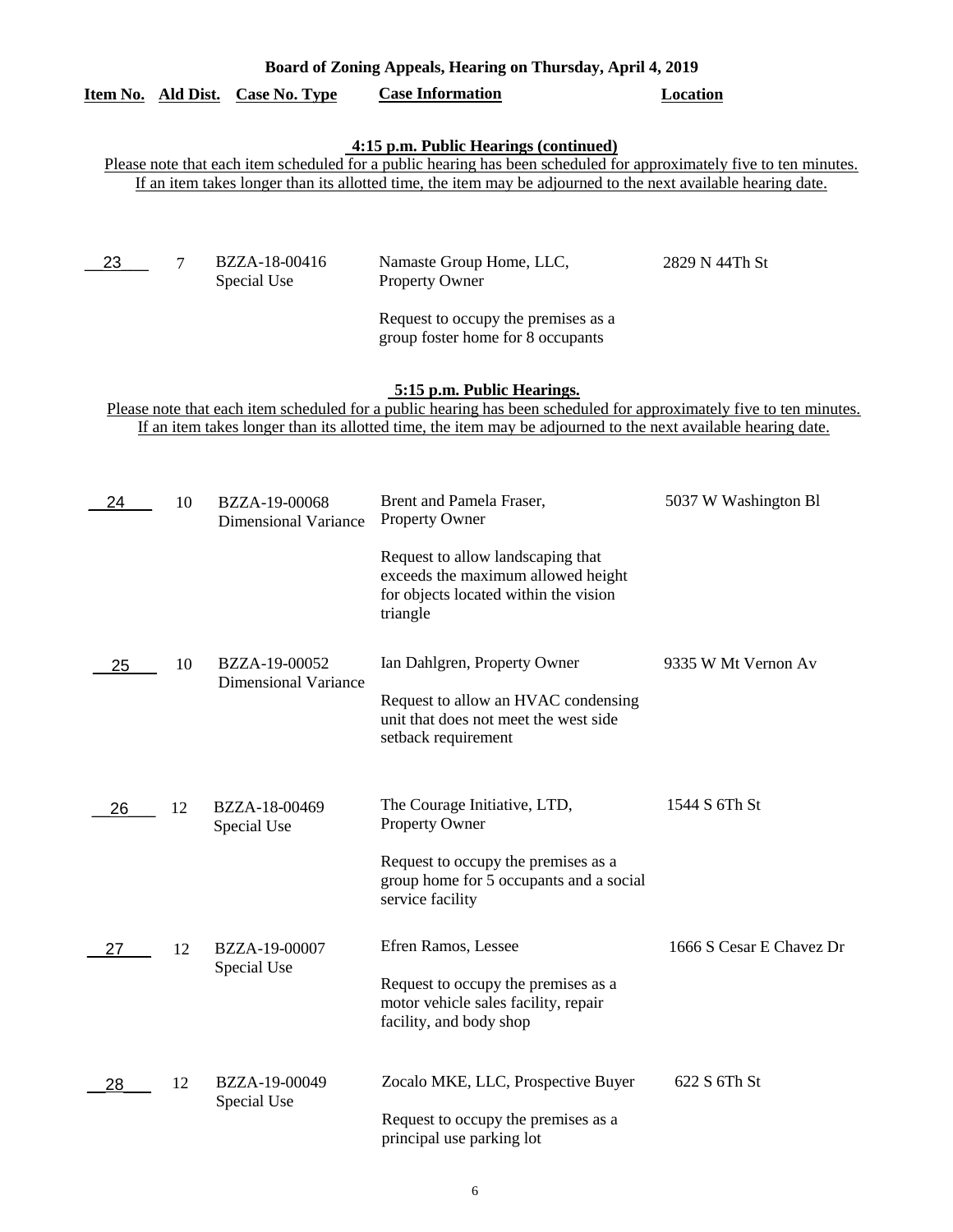| Board of Zoning Appeals, Hearing on Thursday, April 4, 2019 |    |                                              |                                                                                                                                                                                                                                                                               |                   |  |
|-------------------------------------------------------------|----|----------------------------------------------|-------------------------------------------------------------------------------------------------------------------------------------------------------------------------------------------------------------------------------------------------------------------------------|-------------------|--|
| Item No. Ald Dist.                                          |    | <b>Case No. Type</b>                         | <b>Case Information</b>                                                                                                                                                                                                                                                       | <b>Location</b>   |  |
|                                                             |    |                                              | 5:15 p.m. Public Hearings (continued)<br>Please note that each item scheduled for a public hearing has been scheduled for approximately five to ten minutes.<br>If an item takes longer than its allotted time, the item may be adjourned to the next available hearing date. |                   |  |
| 29                                                          | 12 | BZZA-19-00048<br>Special Use                 | Zocalo MKE, LLC, Prospective Buyer<br>Request to occupy the premises as a<br>principal use parking lot (food trucks)<br>with an outdoor seating area (permitted)<br>without the minimum required<br>landscaping                                                               | 640 S 6Th St      |  |
| 30                                                          | 12 | BZZA-19-00050<br>Special Use                 | Zocalo MKE, LLC, Prospective Buyer<br>Request to occupy the premises as a<br>principal use parking lot                                                                                                                                                                        | 628 S 6Th St      |  |
| 31                                                          | 12 | BZZA-19-00047<br>Special Use                 | Zocalo MKE, LLC, Prospective Buyer<br>Request to occupy the premises as a<br>principal use parking lot without the<br>minimum required landscaping                                                                                                                            | 620 S 6Th St      |  |
| 32                                                          | 13 | BZZA-19-00043<br><b>Dimensional Variance</b> | MKE Fuel Company, LLC,<br>Property Owner<br>Request to install additional equipment<br>to the existing (non-conforming)<br>hazardous material storage facility<br>without the minimum required<br>landscaping and exceeds the maximum<br>driveway width                       | 1701 E College Av |  |
| 33                                                          | 14 | BZZA-18-00278<br>Special Use                 | Buena Vista Hall, LLC, Lessee<br>Request to continue occupying a portion<br>of the premises as an assembly hall                                                                                                                                                               | 3000 S 13Th St    |  |

7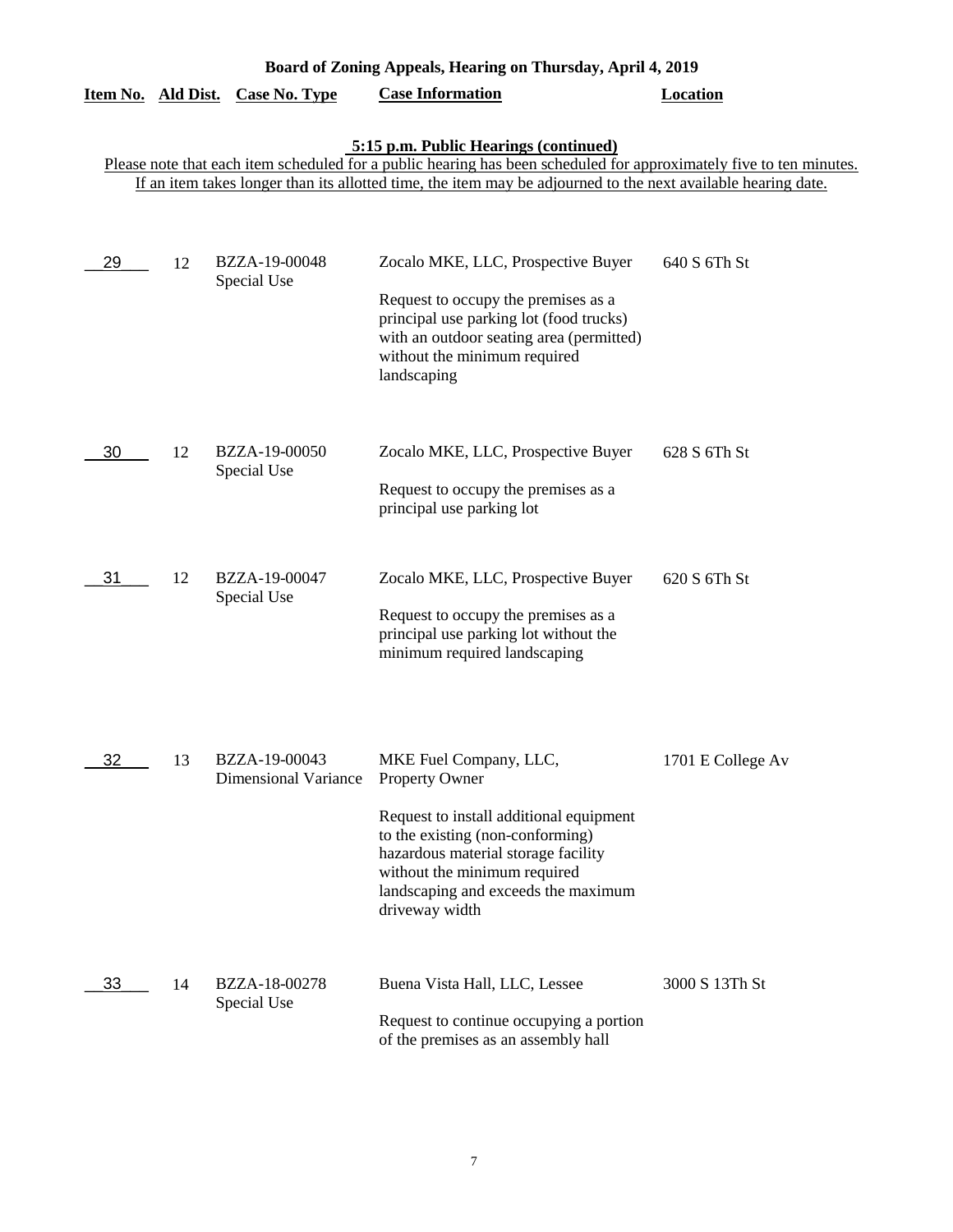| Item No. Ald Dist. |                                                                                                                                                                                                                                                                               | <b>Case No. Type</b>                          | <b>Case Information</b>                                                                                                                                                                                                                                            | <b>Location</b>          |  |  |
|--------------------|-------------------------------------------------------------------------------------------------------------------------------------------------------------------------------------------------------------------------------------------------------------------------------|-----------------------------------------------|--------------------------------------------------------------------------------------------------------------------------------------------------------------------------------------------------------------------------------------------------------------------|--------------------------|--|--|
|                    | 5:15 p.m. Public Hearings (continued)<br>Please note that each item scheduled for a public hearing has been scheduled for approximately five to ten minutes.<br>If an item takes longer than its allotted time, the item may be adjourned to the next available hearing date. |                                               |                                                                                                                                                                                                                                                                    |                          |  |  |
|                    |                                                                                                                                                                                                                                                                               |                                               |                                                                                                                                                                                                                                                                    |                          |  |  |
| 34                 | 14                                                                                                                                                                                                                                                                            | BZAP-19-00001<br>Appeal of<br>Determination   | Regional Finance Corporation of WI,<br>Lessee<br>Request to appeal a determination by the<br>Development Center that the proposed<br>use is an installment loan agency                                                                                             | 2260 S Kinnickinnic Av 2 |  |  |
|                    |                                                                                                                                                                                                                                                                               |                                               | 6:15 p.m. Public Hearings.<br>Please note that each item scheduled for a public hearing has been scheduled for approximately five to ten minutes.<br>If an item takes longer than its allotted time, the item may be adjourned to the next available hearing date. |                          |  |  |
| 35                 | 15                                                                                                                                                                                                                                                                            | BZZA-18-00471<br>Use Variance                 | Adrian Haskins, Property Owner<br>Request to occupy the premises as a<br>transitional housing facility for 3<br>occupants                                                                                                                                          | 3615 W Clarke St         |  |  |
| 36                 | 15                                                                                                                                                                                                                                                                            | BZZA-18-00433<br>Special Use                  | Rauneet Petro, Inc. II, Lessee<br>Request to occupy the premises as a<br>motor vehicle filling station                                                                                                                                                             | 2812 W Fond Du Lac Av    |  |  |
| 37                 | 15                                                                                                                                                                                                                                                                            | BZZA-19-00023<br>Use Variance                 | Kiddie Oasis, Lessee<br>Request to occupy a portion of the<br>premises as a day care center for 20<br>children per shift infant - 12 years of age,<br>operating Monday - Sunday 8:00 a.m. to<br>midnight                                                           | 1333 N 35Th St           |  |  |
| 38                 | 1                                                                                                                                                                                                                                                                             | BZZA-19-00037<br>Special Use                  | Mitchell Group, Inc., Lessee<br>Request to continue occupying the<br>premises as a light motor vehicle sales<br>and repair facility                                                                                                                                | 2462 W Capitol Dr        |  |  |
| 39                 | 1                                                                                                                                                                                                                                                                             | BZZA-19-00032<br>Special Use,<br>Use Variance | N & W 2018 Properties, LLC,<br><b>Property Owner</b><br>Request to occupy the premises as an<br>indoor and outdoor salvage operation,<br>light motor vehicle sales facility, and<br>second-hand store (used motor vehicle<br>parts                                 | 3901 W Rohr Av           |  |  |

**Board of Zoning Appeals, Hearing on Thursday, April 4, 2019**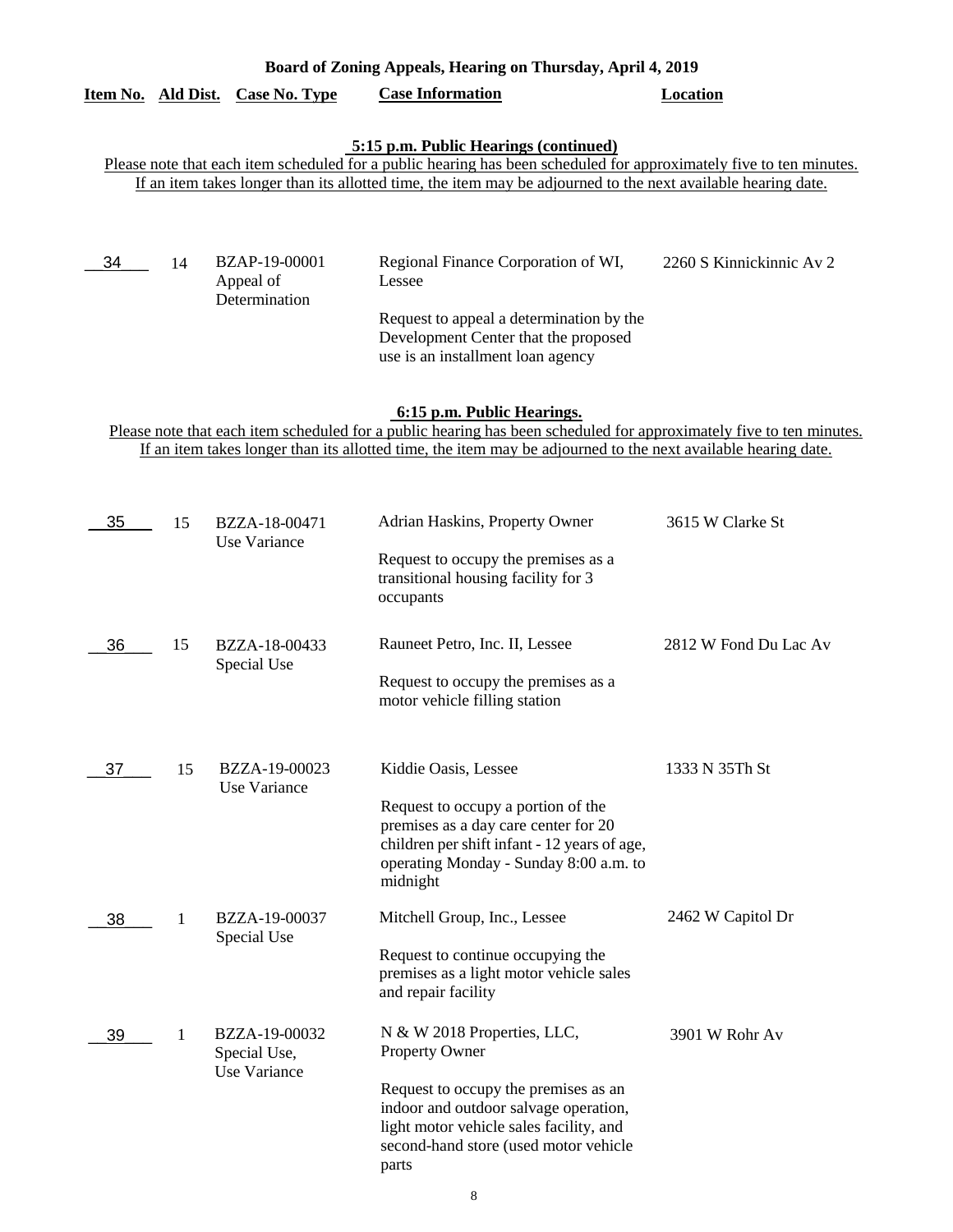|                                                                                                                                                                                                                                                                               |                | Item No. Ald Dist. Case No. Type             | <b>Case Information</b>                                                                                                                                                                                                                      | Location           |  |  |  |
|-------------------------------------------------------------------------------------------------------------------------------------------------------------------------------------------------------------------------------------------------------------------------------|----------------|----------------------------------------------|----------------------------------------------------------------------------------------------------------------------------------------------------------------------------------------------------------------------------------------------|--------------------|--|--|--|
| 6:15 p.m. Public Hearings (continued)<br>Please note that each item scheduled for a public hearing has been scheduled for approximately five to ten minutes.<br>If an item takes longer than its allotted time, the item may be adjourned to the next available hearing date. |                |                                              |                                                                                                                                                                                                                                              |                    |  |  |  |
| 40                                                                                                                                                                                                                                                                            | 1              | BZZA-19-00033<br>Special Use                 | Odessa Gleason, Property Owner<br>Request to occupy the premises as a 24<br>hour family day care home for 8 children<br>per shift infant to 12 years of age,<br>operating Monday - Sunday                                                    | 4925 N 25Th St     |  |  |  |
| 41                                                                                                                                                                                                                                                                            | 1              | BZZA-18-00405<br>Special Use                 | Merit Residential Home, LLC, Lessee<br>Request to occupy the premises as a<br>group foster home for 6 occupants                                                                                                                              | 5065 N 24Th St     |  |  |  |
| 42                                                                                                                                                                                                                                                                            | $\overline{2}$ | BZZA-18-00286<br>Special Use                 | Schmied Incorporated Transitional<br>Living and Family Services,<br>Property Owner<br>Request to occupy a portion of the<br>premises as a group foster home for 8                                                                            | 7700 W Thurston Av |  |  |  |
| 43                                                                                                                                                                                                                                                                            | 3              | BZAP-18-00002<br>Appeal of Order             | occupants<br>SALS Houses, Inc., Property Owner<br>Request to appeal an order from the<br>Department of Neighborhood Services<br>stating that the premises is being used as<br>a transitional housing facility and<br>requires a Use Variance | 3445 N Weil St     |  |  |  |
| 44                                                                                                                                                                                                                                                                            | 3              | BZZA-19-00063<br><b>Dimensional Variance</b> | JMP 5, LLC, Property Owner<br>Request to occupy the premises as a<br>two-family dwelling that exceeds the<br>number of allowed parking spaces                                                                                                | 1852 N Farwell Av  |  |  |  |

**Board of Zoning Appeals, Hearing on Thursday, April 4, 2019**